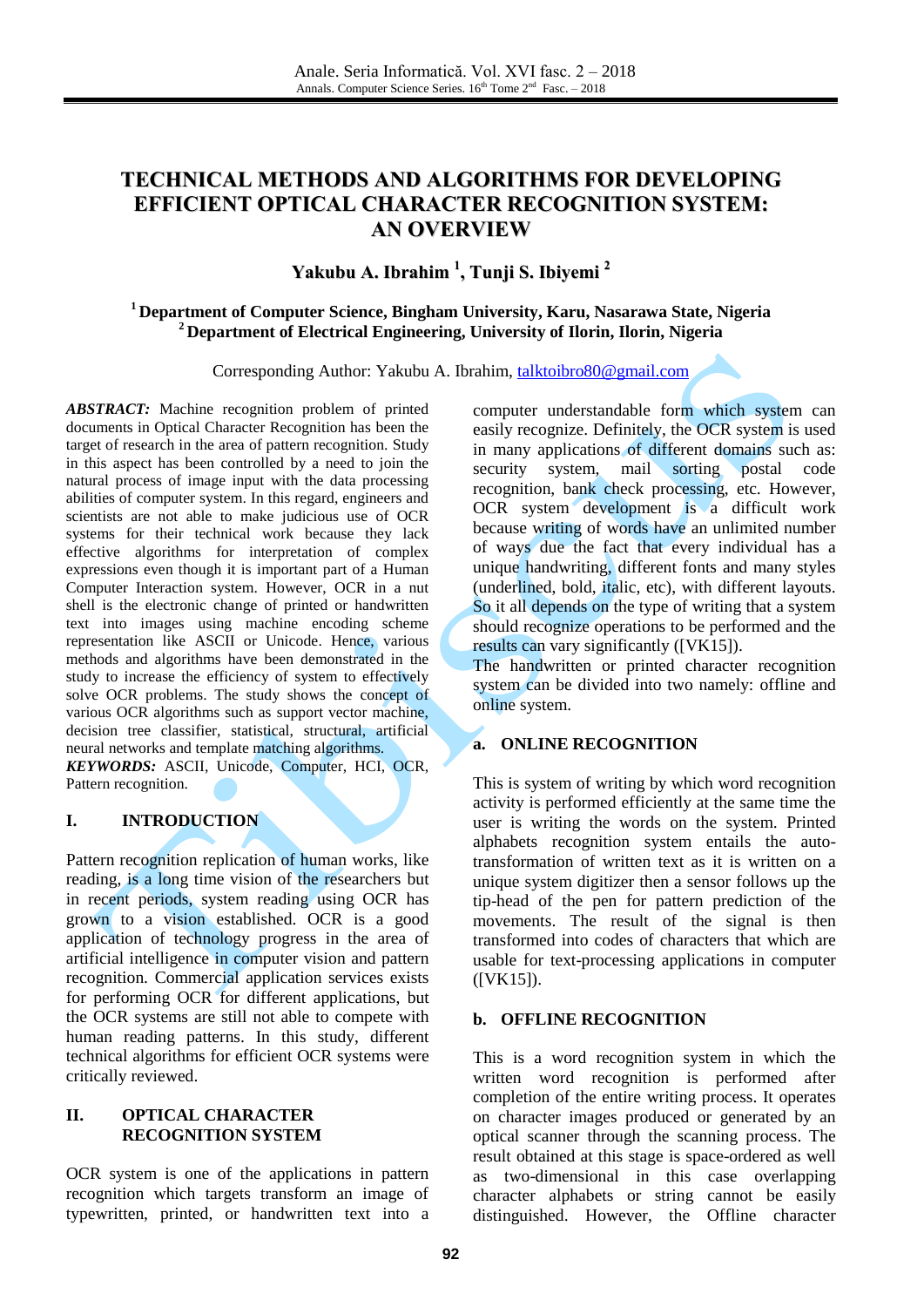recognition process is a difficult activity because different individuals and personalities have different handwriting styles and patterns ([VK15]).

### **III. OCR METHODS AND ALGORITHMS**

The study critically reviewed the following OCR methods and algorithms ([SAA12]).

- A. Statistical Algorithms
- B. Template Matching Algorithm
- C. Neural Network Algorithms
- D. Structural Algorithms
- E. Decision Tree Classifier
- F. Support Vector Machine

### **A. STATISTICAL ALGORITHMS**

Statistical algorithms are to check for the group which the specific given pattern of recognition system belongs. During the verification and measurement process, certain set of numbers is prepared; this numbers are used to acquire a measurement vector for the pattern. The concepts from statistical decision theory are used to create decision boundaries between pattern groups. These algorithms adopt the statistical decision procedure and a set of efficiency criteria which increases in turn the probability of the observed pattern given the specific system of a certain class.



**Figure 1: Block Diagram of OCR Algorithms**

The statistical algorithms always used in the OCR systems are HMM, clustering Analysis K-NN ([Fuk90]).

# **i. HIDDEN MARKOV MODELING**

HMM is basically a mathematical model in which one observes a sequence of generated emissions, but do not have the knowledge of the arrangement of states the model went through to produce the emissions. Analysis of HMMs seeks to recover the sequence of states from the observed data.

A FSM can be represented by a HMM, which however, can be represented by either a connected graph or a special pattern of connected graph called a trellis. Every given node of this graph represents a state and the signal being designed possesses a certain set of properties while each edge is a possible transition between two states at consecutive discrete time intervals. Typical example of a trellis and graph

of a four-state fully connected HMM is given in figure two.



**Figure 2: (a) Trellis Diagram (b) Corresponding graph of four states HMM**

Typical HMM has five distinct elements mathematically namely: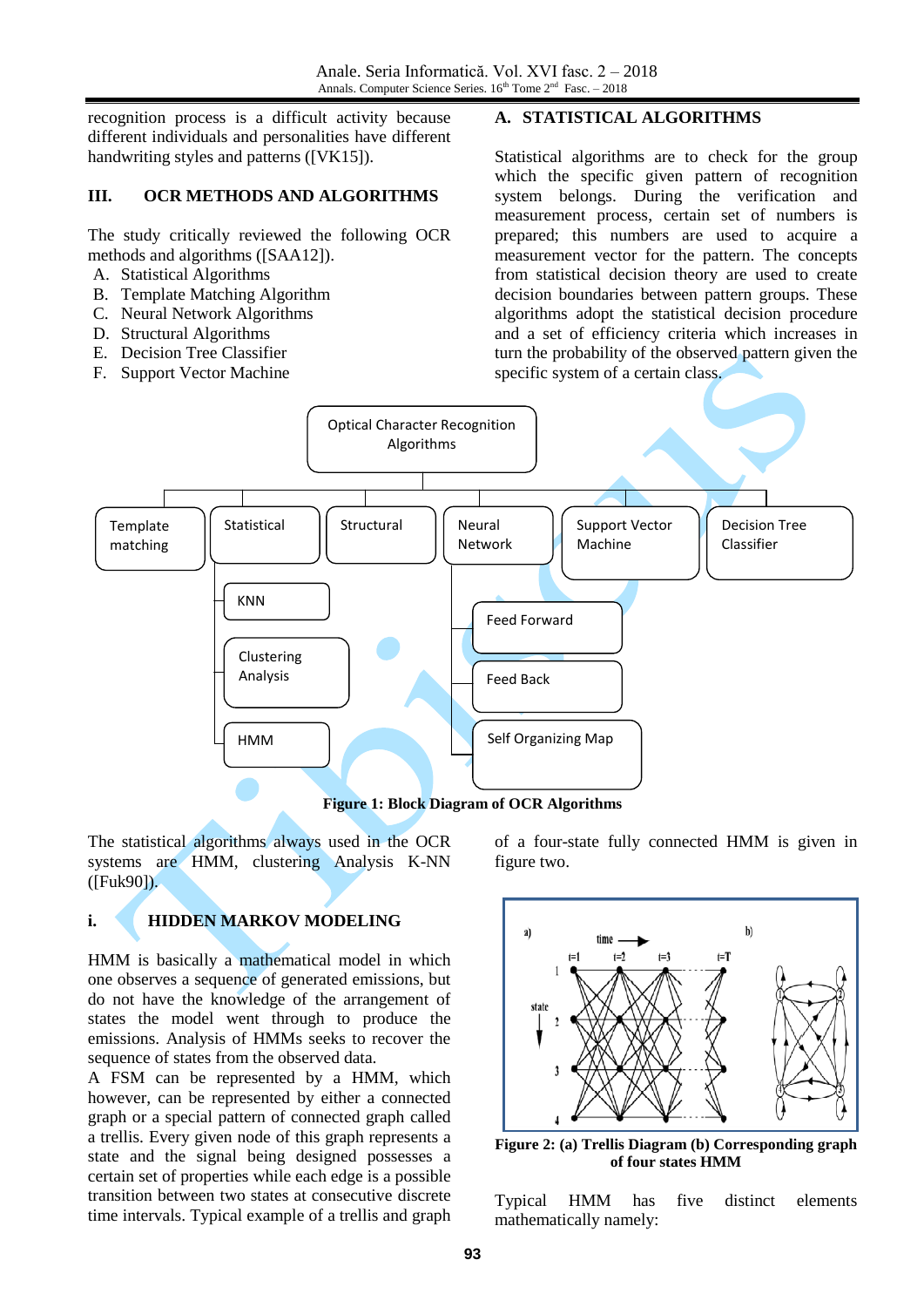i. The Internal States: The internal states are not opened and make the model to be adaptive for different system applications. A set of N states is:  $Q=q_1,q_2,...,q_N$ 

ii. The Output State:  $O = \{o_1, o_2, o_3, \ldots, o_n\}$  The output state is an observation alphabet which is a array of n observations of which each one is gotten from a vocabulary  $V=v_1,v_2,...,v_n$ .

iii. The Transition Probability Distribution: Let  $A =$  $a_{11}$ ,  $a_{12}$ ,..., aij be a given i by j matrix. The matrix explains the probability of transition from one state to another state. A transition probability matrix A, each aij representing the probability of moving from state i to state j,

$$
s.t. \sum_{j}^{n} a_{ij} = 1 \quad \forall i
$$

iv. Output Observation: Probability Distribution  $B =$  $\{bi (k)\} = \{P(o_t = k | x_t = i)\}\$ for  $1 \le i \le N$  and  $1 \le k \le K$  is a sequence of shown result likelihoods, also referred to as emission probabilities, each stressing the probability of an observation *k* being produced from a state *i*.

v. The initial state distribution ( $\pi = {\pi_i} = {P(x_1=i)}$ ) where  $\pi$ <sub>i</sub> is the probability that the Markov chain begins in state *i*. some states j may have  $\pi_i = 0$ , meaning that they cannot be initial states. Also,

 $\sum_{i=1}^{n} \pi_i = 1$ . A certain initial state and final state that are not in any way related with observations, together with transition probabilities  $a_{01}$ ,  $a_{02}$  ... $a_{0n}$ out of the start state and  $a_{1f}$ ,  $a_{2f}$ , ...,  $a_{nf}$  into the end state.

The probability distributions A, B and  $\pi$  are often shown in HMM as a compact form denoted by lambda as  $\lambda = (A, B, \pi)$  ([VK15]).

### **ii. CLUSTERING ANALYSIS**

Clustering is the task of categorizing a set of character objects in such a way that those of the character objects in the same category are more similar to each other than to those in other categories. Clustering is used when we know that the sample units of character objects come from an unknown number of distinct population or subpopulations. It can also be assumed that the sample units of objects come from a number of distinct populations, but there is no priori explanation of those populations. The aim is to explain information of those populations using the observed data. It is generally used for exploratory data analysis and serves as a method of discovery by solving classification challenges. ([VK15]).

#### **iii. K-NNs ALGORITHM**

The k-NN adopts a non-parametric system of algorithm which can be used for character alphabet or string classification. The input character consists of the k closest training examples in the feature space. In the process of classification using this method, the result of a character is a class membership ([Fuk90]).

The k-NN model is given as follows:

$$
y(d_i) =
$$
  
arg max<sub>k</sub>  $\sum_{x_j \in kNN} Sim(d_i, x_j) y(x_j, c_k)$  (1)

Where,  $d_i$  is a character to be tested,  $x_j$  is among the nearest neighbors in the training set,  $y(x_j, c_k) \in \{0, 1\}$ shows if  $x_j$  belongs to class  $c_k$ ,  $Sim(d_i, x_j)$  is the similarity function for  $d_i$ . The equation (1) above shows the class with maximal sum of similarity will be the winning class. The similarity function which is the Euclidean distance is given by the equation (2).

$$
f(x, p^2) = \sum_{i=1}^{N} (x_i - p_i^2)
$$
 (2)

In other words, k-NN classifier requires a distance metric d, a positive integer k, and the reference templates *Xm* of m labeled patterns. A new input vector x is classified using the subset of k-feature vectors of that are closest x to the given distance metric *d* ([FH51]). Mathematically this can be described to compute the a posteriori class probabilities  $P(w_i|x)$  as

$$
P(\omega_i|x) = \frac{k_i}{k} \cdot p(\omega_i)
$$
 (3)

where  $k_i$  represents the number of vectors belonging to class  $w_i$  within the subset of k vectors. The major disadvantage of this classifier is distance metric computations, which increases with the progression in number of available patterns in the reference templates ([DHS01]). Pattern x is assigned to the class  $w_i$  with the highest a posteriori class probability  $P(wi|x)$ .

#### **A. TEMPLATE MATCHING ALGORITHM**

In this system of pattern recognition, alphabets are recognized by comparing two different images of alphabets to produce similarities between the alphabets and a given template ([VK15]). The template matching process displaces the template image to all possible positions in a large source image and calculates a numerical index that shows how well the template matches the image in that selected position. Two variables are the corresponding pixel values in two images, template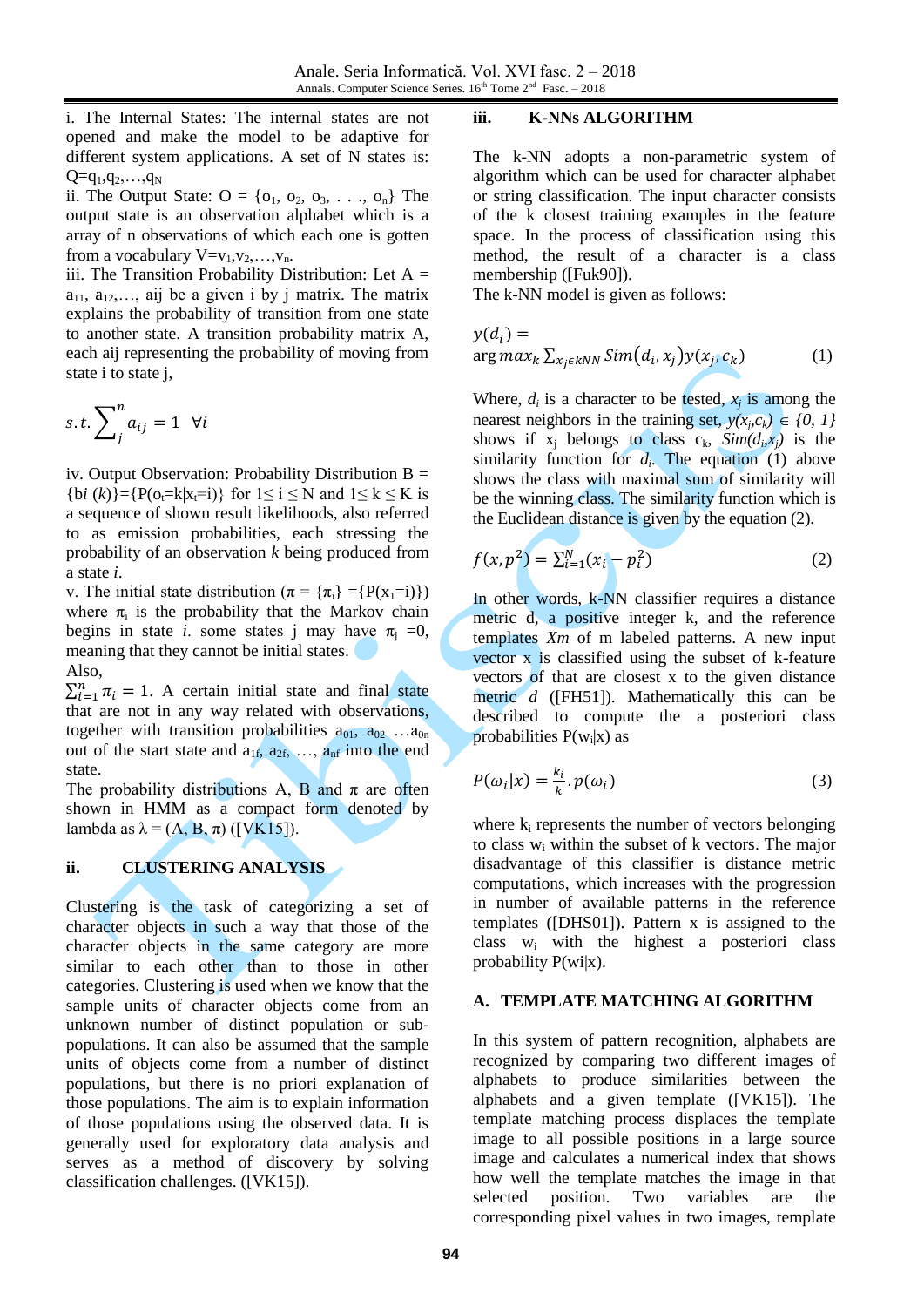and source. This process can be computed on gray or edge images. The output result will be higher at levels where image structure corresponds to the template structure and where the images value gets increased by large template values ([VK15]).



**Figure 3: Optical Character Recognition Algorithms**

This method also involves the comparison of input character with each template in the database to ascertain either a perfect match exists or the template with the highest degree of closeness to the input character. If  $P(x, y)$  is the incoming input character,  $T_n(x, y)$  is the template *n*, then  $S(P, T_n)$  is the matching function which will give a value showing how perfect template *n* matches the incoming input character. Some existing matching functions formulas are listed as follows:

i. The city block

$$
s(P, Tn) = \sum_{i=0}^{w} \sum_{j=0}^{h} |P(i, j) - Tn(i, j)| \tag{4}
$$

ii. The Euclidean distance

$$
s(P, Tn) = \sum_{i=0}^{w} \sum_{j=0}^{h} (P(i,j) - Tn(i,j))^2
$$
 (5)

iii. The Cross Correlation

$$
s(P, Tn) = \sum_{i=0}^{w} P(i,j) Tn(i,j)
$$
 (6)

iv. The Normalized Correlation

$$
s(P, Tn) = \frac{\sum_{i=0}^{w} \sum_{j=0}^{h} (P(i,j) - |P|)(Tn(i,j) - |Tn|)}{\sqrt{\sum_{i=0}^{w} \sum_{j=0}^{h} (P(i,j) - |P|)^2} \sqrt{\sum_{i=0}^{w} \sum_{j=0}^{h} (Tn(i,j) - |Tn|)^2}}
$$
(7)



**Figure 4: Bitmap Image of Alphabet Character B**

Bitmap is represented by *eight by fifteen* matrixes or by *one hundred and twenty* vectors with *zero* and *one* coordinates.



**Figure 5: The Eight by Fifteen Matrix Representation of Alphabet Character B**

Perfect recognition is obtained by identifying which *Tn* generates the perfect value of pattern matching functions,  $S(P, Tn)$ . The technique can be efficient if the incoming character and templates are of the similar font ([VK15]).

The template matching technique can be performed with the following steps:

i. The character from the known string is selected.

ii. The character to the font of the first template is resized.

ii. The pattern matching metric is executed.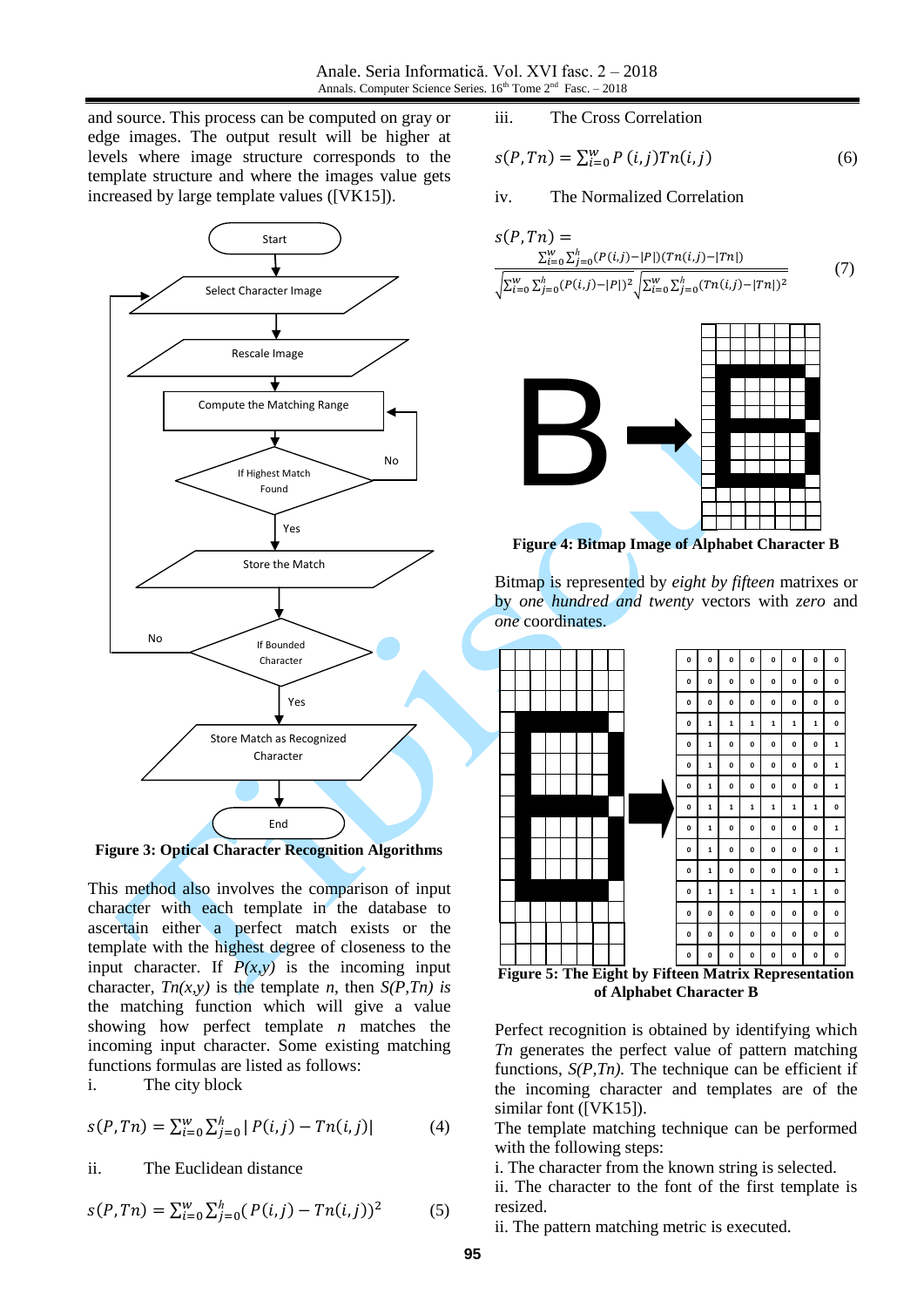iv. The perfect match observed is saved. If the character did not match repeat the stage three again. v. The index of the perfect match is saved as the recognized character.

The image is converted into eight by fifteen bitmap. Template matching systems were developed as a result to the issue of object recognition, and they contain at least completely the idea of identity comparison. The representations conceived by template systems contain much more detailed information about stimulus structure than do the element representations just explained. These systems are normally applied to spatially extend visual objects, and their representation can be spatially arranged. The basic idea of this algorithm is the reference points. Reference points are points at the center of space regions in 3-Dimension spatial form. For this particular system, the regions were defined as an x, y, z center point, and three distance values, one for each axis. Alternately, by increasing and decreasing the distance values along the correct axis about the center point, a region in cube shape is formed. A possible way would be to define a radius, a point, and a sphere as the region. The source of the coordinate system is given to be the center of the subject's right shoulder socket. Since the data from the wrist tracking sensors is normalized to this origin, it is relatively easy to determine which reference point region the sensor is in at any given point in time. However, reference point regions are given to correspond to the areas of the sensors when gestures are performed. When negating the left/right axis value for the center point, a symmetric set of regions is given for the right hand sensor.

# **B. NEURAL NETWORK ALGORITHM**

This model is a way of processing information through the use of human biological nervous systems such as the brain. It is consists of many interconnected processing elements working in together to solve certain issues ([Bis95]). The basic layers are input-hidden-output, the input layer, however, is used to feed all the input data into the network, which is followed by a hidden layer of neurons for further processing of data and the output layer for calculates the desired result of the neural network produced ([Bis95]).

## **i. Input Layer**

The input stage is the level through which the external world sends a pattern to the network and encodes it into a sweet able form for the system. Every given input has some independent variable that has a control over the output of the neural network ([Fio01]).



**Figure 6: Typical ANN Architecture**

The number neurons present at the input in OCR is the number of chunks called pixels that might represent any given character. A character which represents 8 by 15 grids has shown in figure five has about one hundred and twenty pixels. Therefore, it has one hundred and twenty input neurons.

## **ii. Hidden Layer**

The hidden layer is the level of the network which cannot directly communicate with the external world. To know the actual number of neurons in this layers is as crucial as determining the overall structure of the neural network. Various rule-ofthumb techniques are available for determining the exact number of neurons to in the hidden layers, such techniques includes:

- i. Hidden neurons' number should fall between the number size of the input level and the number size of the output level.
- ii. Hidden layer neurons' should be two-third in number the size of the input level, plus the size of the output level.
- iii. The number of hidden neurons should be less than twice the size of the input level.

## **iii. Output Layer**

This layer of the network presents a pattern to the external world. However, the produced number of output neurons should be directly equal to the type of task performed by the network. The number of output layer used by the OCR system varies depending on the number of alphabet characters the system has been trained to recognize. In the same vein, presenting a specific pattern to the input neurons triggers the appropriate output neuron that corresponds to the letter that the input pattern represents ([SSP03]).

In a network, each node performs some simple calculations, and each connection transmits a signal from one node to another, labeled by a number called the connection strength showing the extent to which a signal is extended.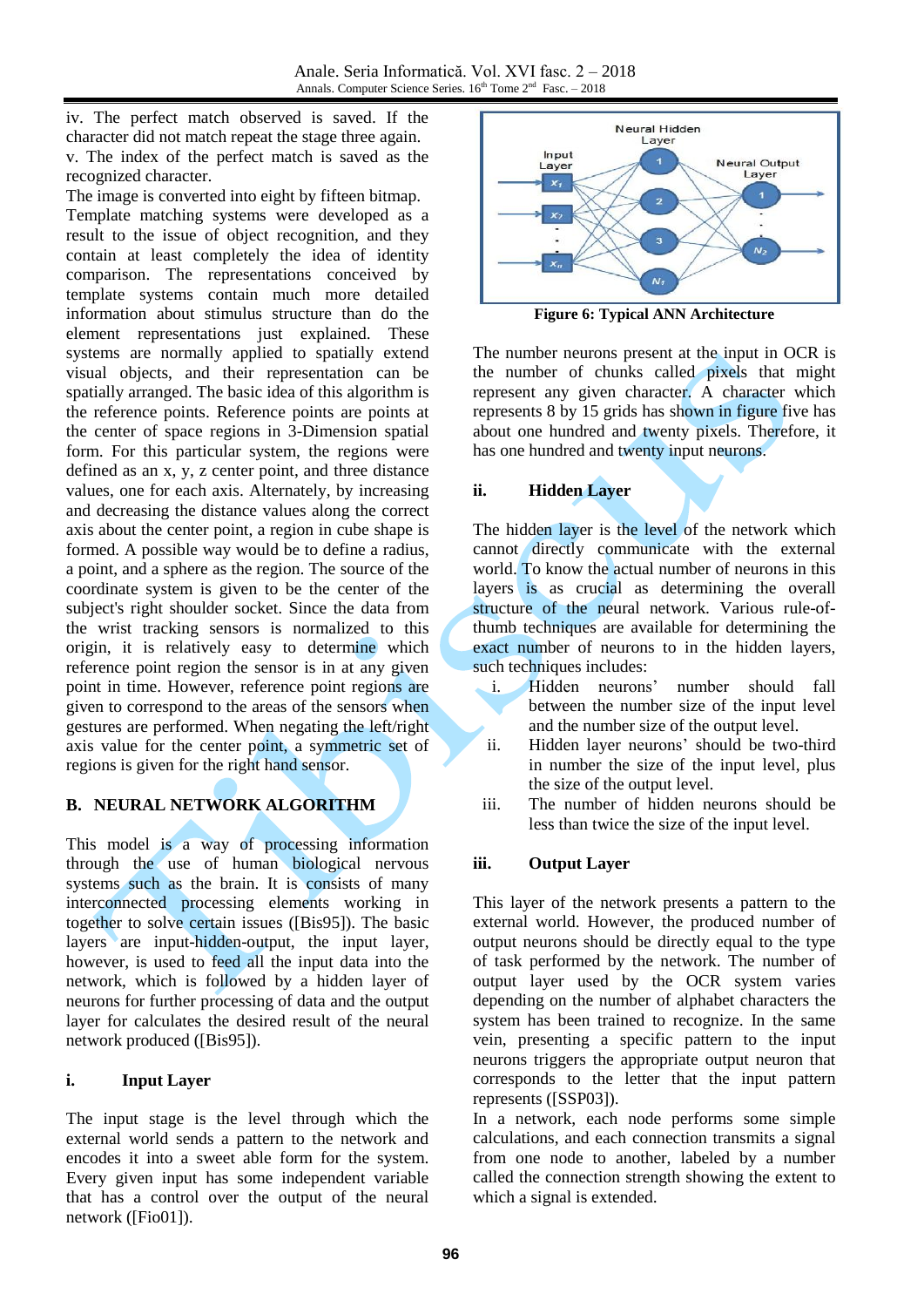### **C. SYNTACTIC/STRUCTURAL ALGORITHM**

The repetitive description of a large pattern in terms of simpler patterns based on the shape of the character was the initial knowledge behind the creation of structural recognition system. The method classifies the input patterns on the basis of parts of the characters and the relationship among these parts. At the initial stage, the prehistory of a given character is available and known therefore strings of the prehistory are observed on the basis of pre-assumed rules. Pattern syntactic model is predictably encouraging because apart from the group classification, the method also gives description on how the given path can be produced from the prehistory. Generally speaking, a given object is represented as a production rules structure, whose left-hand-side represents the character labels and whose right-hand-side represents the string of prehistory. The right-hand-side of production rules is compared to the string of prehistory extracted from a word. So classifying an object like alphabet characters means finding a path to a terminal node of the tree ([HK01]).

## **D. DECISION TREE**

A decision tree is a technique that has multilevel decision making process which instead of using the whole features completely to make a choice; different subsets of features are used at different stages of the tree. The decision tree classifier is breaking down of complex problem into smaller, more solvable whereby it represents the relationship among attribute and decision in a tree-like diagram. The classification is generated by algorithm that shows many ways of dividing a data into branch-like tree component. The compartments normally consists three structures; the root node that has no incoming edges and zero or more outgoing edges, internal nodes that have exactly one incoming edge and two or more outgoing edges and the leaf nodes that have exactly one incoming edge and no outgoing edges. Generally, tree induction and pruning are two basic processes in Decision tree classifier system. Tree induction is an iterative training process that enables splitting of attributes into smaller subsets. The training process starts by checking the complete dataset to find the condition attributes which when selected as a splitting rule, will result in nodes that are most different from each other particularly to the expected class. Thereafter, the tree will be generalized in pruning process by removing least reliable tree branches and accuracy will be improved ([RK13]).



The structure of a decision tree classifier can be decomposed into following tasks:

A Decision tree is a tree in which each branch node stands a choice between a numbers of alternatives, and each leaf node represents a decision ([RK13]). In the decision tree, internal nodes and the root contain attribute test conditions to separate records that have different characteristics.

i. The proper choice of tree structure.

ii. The decision of feature subsets are adopted at every internal node.

iii. The decision of the rule to be adopted at each internal node.

# **E. SUPPORT VECTOR MACHINE**

SVM is machine learning algorithms adopted to execute classification related problems. SVM is most recent model in comparison to other supervised classification methods; it is as a matter of fact mainly based on statistical learning theory. SVM is a classification algorithm method ([BGV92]). The SVM classifier is well known method adopted in bioinformatics and other disciplines because of it has high accuracy, capability to handle high-dimensional data (e.g. gene expression), and flexibility in modeling data from many sources. SVM classification method belongs to the many categories of kernel methods. A kernel method is an algorithm is dot-products that depend on the given data. However, the dot product in this regard can be changed by a kernel function which calculates a dot product in possibly high dimensional feature vector. The advantages are the efficiency to produce nonlinear decision boundaries when methods designed for linear classifiers are used and the kernel functions enables us to apply a classifier to data that have no vivid fixed-dimensional feature vector space representation ([SC04]). SVM modeling was initially used to optimize the linear hyper plane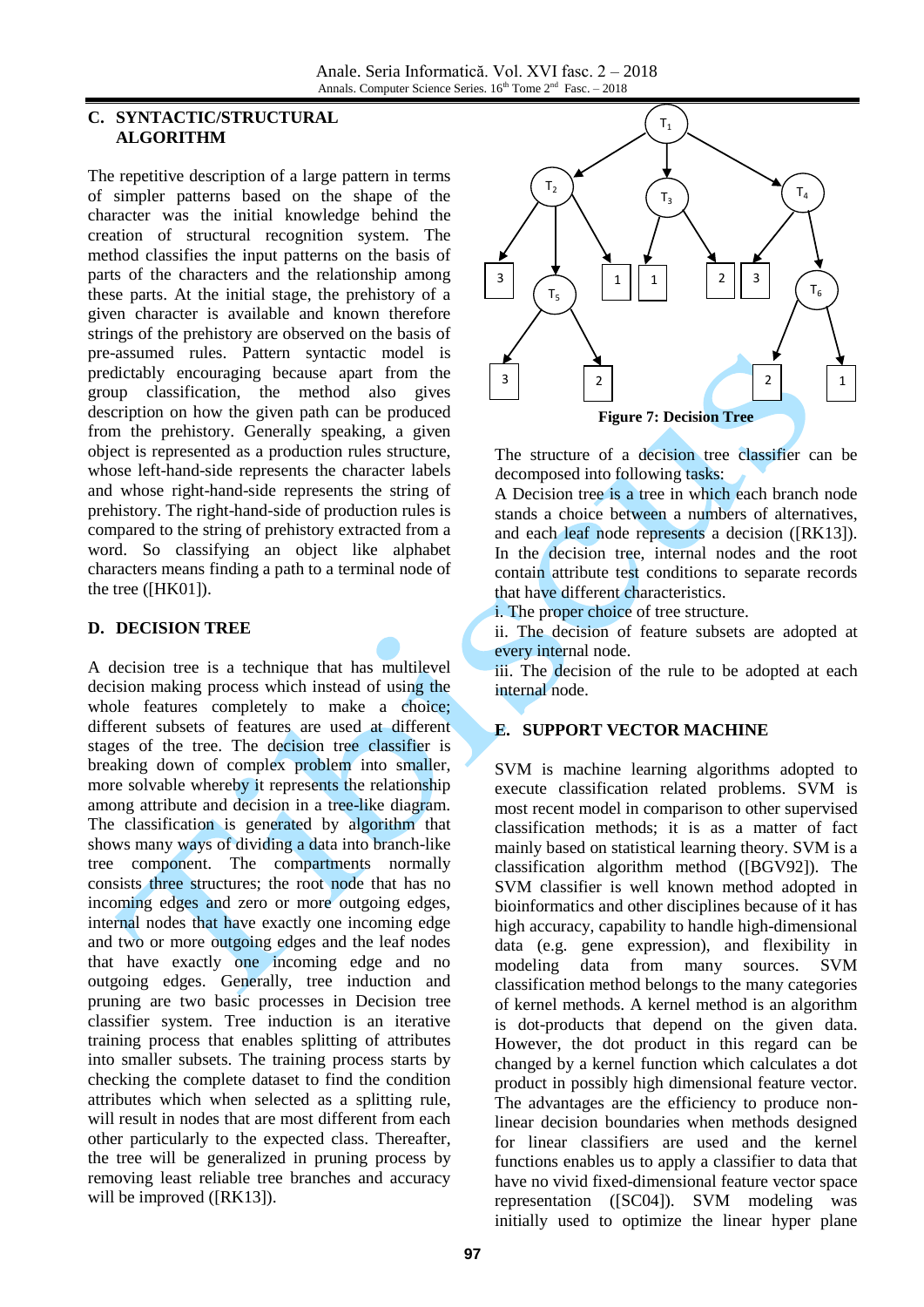which separate two classed. That is, the empty region around the decision boundary determined by the distance to the nearest training pattern ([Vap95]). The basic idea behind any SVM is to map the given input data onto a higher dimensional feature space nonlinearly associated to the input space and determine a dividing hyper plane with optimum margin between the feature space of the two classes. The system, however, ensures that the higher the margin the lower is the generalization error of the classifier.

In figure  $8$ ,  $L_1$  does not divide the two classes of objects;  $L<sub>2</sub>$  divides the two classes but with a very small margin between the classes of objects while  $L<sub>3</sub>$  on the other hand, divide the two classes of objects with much better and clearer margin than  $L_2$ . If such hyper plane exists, it is vividly clear that it gives the best separation border between the two classes and it is known as the maximum-margin hyper plane. Such a linear classifier is referred to as the maximum margin classifier.



A SVM is a maximal margin hyper plane in feature space built by using a kernel function in gene space. This results in a nonlinear boundary in the input space. The optimal separating hyper plane can be achieved without any computations in the higher dimensional feature space by using kernel functions in the input space ([DHS01]). Kernel functions are class of methods for pattern analysis whose best known member is SVM. The task of pattern analysis is to find and study general types of relations (for example, classifications, correlations, clusters, etc) in datasets. The commonly used kernels include: i. Linear Kernel:

$$
K(x, y) = x * y \tag{8}
$$

ii. Radial Basis Function (Gaussian) Kernel:

$$
K(x, y) = \exp(-||x - y||^2 / 2\delta^2)
$$
 (9)

iii. Polynomial Kernel:

$$
K(x, y) = (x * y + 1)^d
$$
 (10)

For multiple classification, binary SVMs are combined in either one-against-one or one-againstall (pair wise) scheme. The RBF kernel on two samples x and y represented as feature vectors in some input spaces is defined in equation (9). Where δ is the free parameter. Since the value of RBF kernel decreases with distance and ranges between zero and one, it has a ready interpretation as a similarity measure ([Bis95]).

## **a. One Against All**

One against all strategy consists of generating one SVM one class to divide its members from members of other classes.

Ideally, group classification of an unknown pattern is performed according to the maximum result output among all SVMs ([DKS03]).



**Figure 9: One against all region boundaries on a basic problem**

## **b. One Against One**

One against one is one of the foremost methods of simplifying the decisions made within multilevel classification.



**basic problem**

It is thought to maximize performance among multilevel classification methods by reducing a multilevel problem to binary ones, as it is simpler to make predictions for two sets than ones with multiple classes.